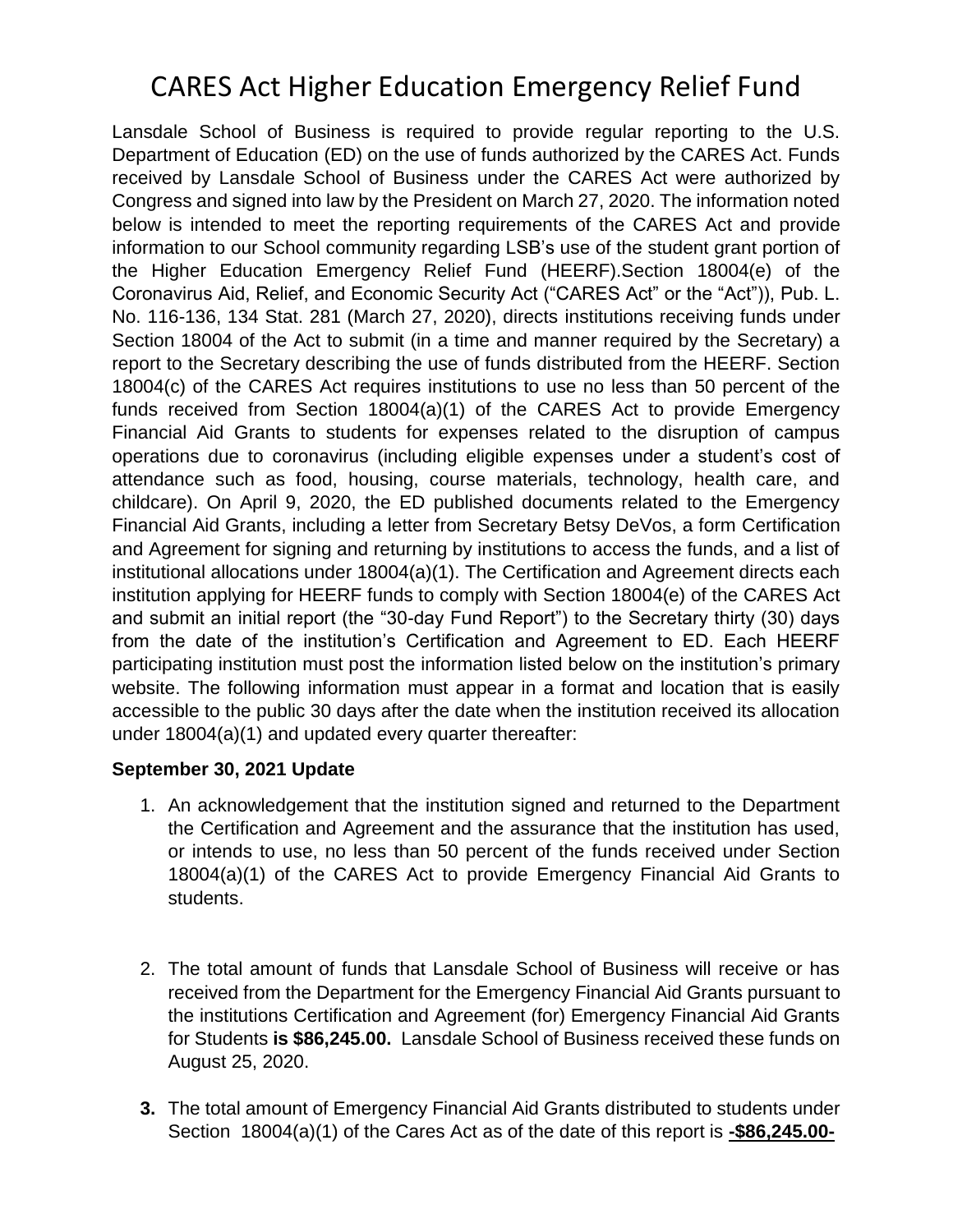- **4.** The estimated total number of students at the institution eligible to participate in programs under Section 484 in Title IV of the Higher Education Act of 1965 and thus eligible to receive Emergency Financial Aid Grants to students under Section 18004(a)(1) of the CARES Act is estimated to be **143.**
- 5. The total number of students who have received an Emergency Financial Aid Grant to students under Section 18004(a)(1) of the CARES Act as of the date of this report is **-143-.**
- **6.** The method(s) used by the institution to determine which students receive Emergency Financial Aid Grants and how much they would receive under Section 18004(a)(1) of the CARES Act are provided as **Attachment A.**
- 7. Any instructions, directions, or guidance provided by the institution to students concerning the Emergency Financial Aid Grants are provided as **Attachment B.**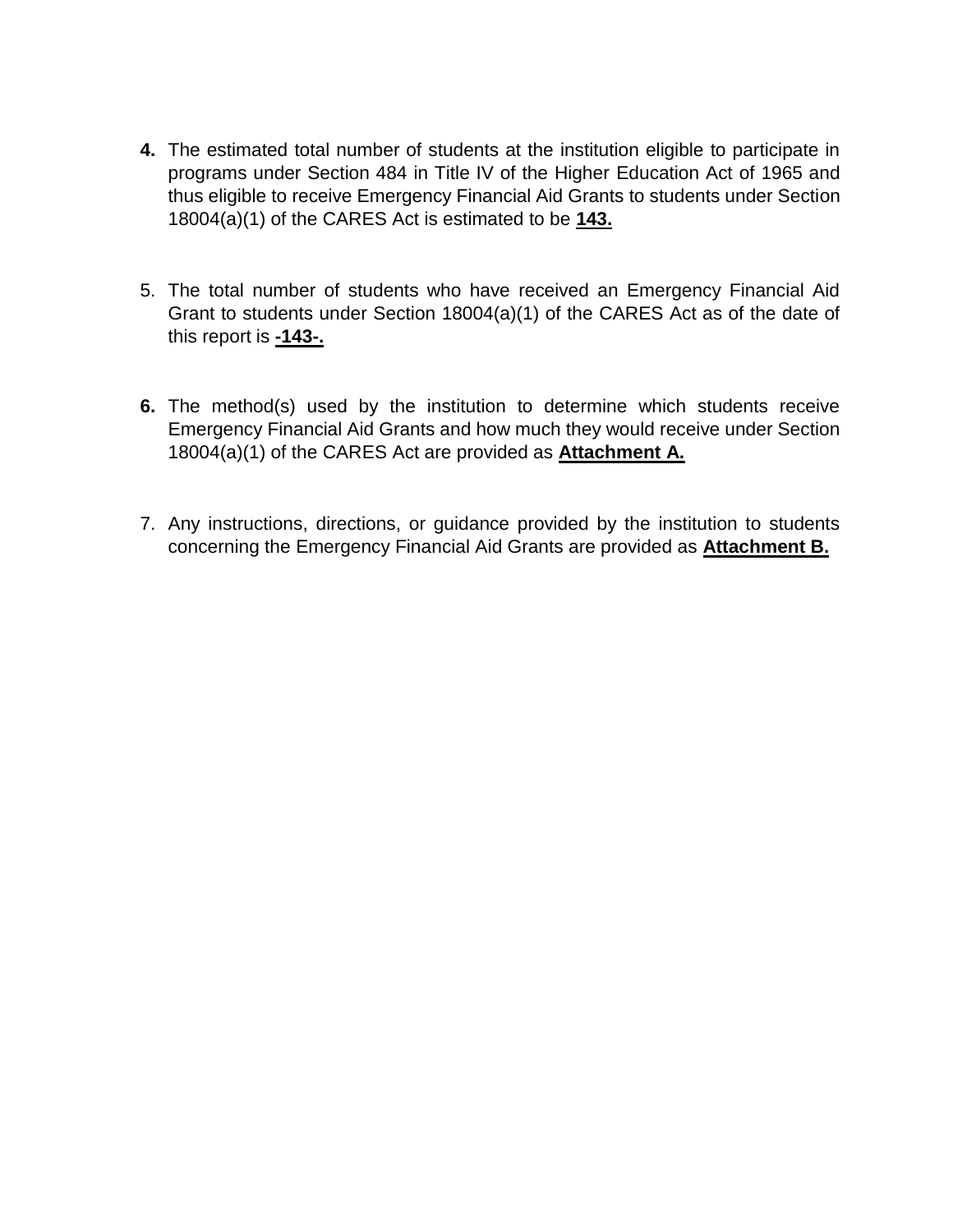#### **Attachment A**

Lansdale School of Business identified all enrolled students with an eligible Free Application for Federal Student Aid (FAFSA) on file. A valid 2019-20 or 2020-21 FAFSA needed to be on file with the Financial Aid Office. Student's enrollment status and federal aid eligibility were validated prior to disbursement of funds.

Student's enrollment status was verified as of the following dates:

- 1. Enrolled for the Winter 2020 Term and still active as of March 13, 2020.
- 2. Enrolled for the Spring 2020 Term beginning April 13, 2020.
- 3. Enrolled for the Summer 2020 Term beginning June 22, 2020.

Students will receive an allocation of funds for each of the above time periods.

Additionally, the limited remaining funds were given to students with extraordinary difficulties due to COVID.